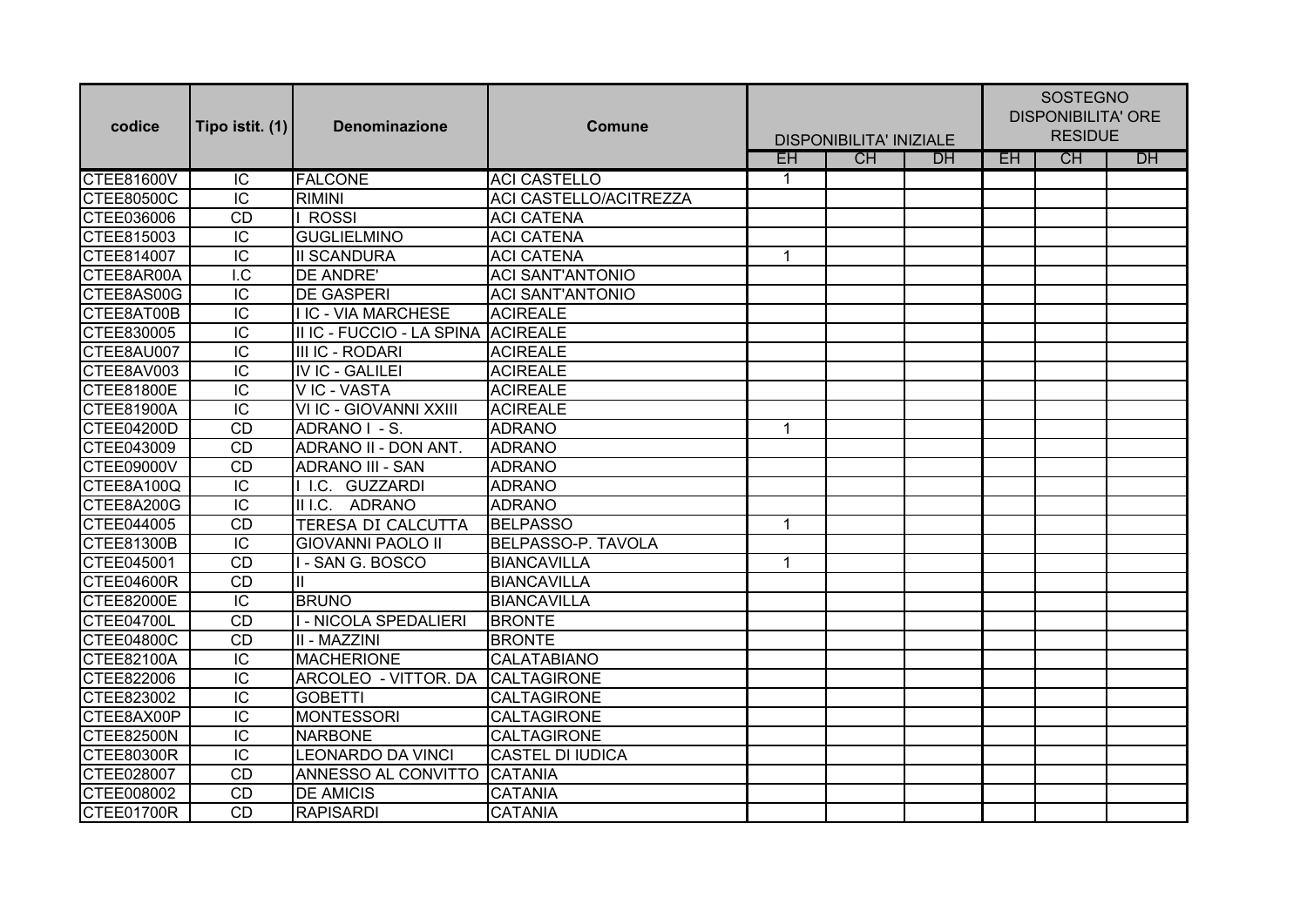| codice            | Tipo istit. (1)          | <b>Denominazione</b>        | <b>Comune</b>                 | <b>DISPONIBILITA' INIZIALE</b> |           |           | <b>SOSTEGNO</b><br><b>DISPONIBILITA' ORE</b><br><b>RESIDUE</b> |    |           |
|-------------------|--------------------------|-----------------------------|-------------------------------|--------------------------------|-----------|-----------|----------------------------------------------------------------|----|-----------|
|                   |                          |                             |                               | EH                             | <b>CH</b> | <b>DH</b> | EH.                                                            | CH | <b>DH</b> |
| CTEE022008        | <b>CD</b>                | <b>VERGA G.</b>             | <b>CATANIA</b>                |                                |           |           |                                                                |    |           |
| CTEE8AB00G        | $\overline{C}$           | <b>BATTISTI</b>             | <b>CATANIA</b>                |                                |           |           |                                                                |    |           |
| CTEE886005        | $\overline{IC}$          | <b>BRANCATI</b>             | <b>CATANIA</b>                |                                |           |           |                                                                |    |           |
| CTEE86300C        | $\overline{IC}$          | <b>CAMPANELLA - STURZO</b>  | <b>CATANIA</b>                |                                |           |           |                                                                |    |           |
| CTEE8A700P        | $\overline{IC}$          | <b>CAVOUR</b>               | <b>CATANIA</b>                |                                |           |           |                                                                |    |           |
| CTEE89600Q        | $\overline{IC}$          | <b>COPPOLA - CARONDA</b>    | <b>CATANIA</b>                | $\overline{1}$                 |           |           |                                                                |    |           |
| CTEE887001        | $\overline{C}$           | DE ROBERTO - MEUCCI -       | CATANIA                       |                                |           |           |                                                                |    |           |
| CTEE8AC00B        | $\overline{C}$           | <b>DELEDDA</b>              | <b>CATANIA</b>                | $\mathbf{1}$                   |           |           |                                                                |    |           |
| <b>CTEE89800B</b> | $\overline{C}$           | <b>DIAZ - MANZONI</b>       | <b>CATANIA</b>                |                                |           |           | 8                                                              |    |           |
| <b>CTEE89800B</b> | $\overline{C}$           | <b>DIAZ - MANZONI</b>       | <b>CATANIA</b>                |                                |           |           |                                                                |    |           |
| <b>CTEE86200L</b> | IO                       | <b>PESTALOZZI</b>           | <b>CATANIA</b>                |                                |           |           |                                                                |    |           |
| CTEE864008        | $\overline{C}$           | <b>DUSMET - DORIA</b>       | <b>CATANIA</b>                |                                |           |           |                                                                |    |           |
| CTEE86700Q        | $\overline{C}$           | <b>FONTANAROSSA</b>         | <b>CATANIA</b>                |                                |           |           |                                                                |    |           |
| CTEE8A600V        | $\overline{IC}$          | <b>GIUFFRIDA</b>            | <b>CATANIA</b>                |                                |           |           |                                                                |    |           |
| <b>CTEE89700G</b> | $\overline{C}$           | <b>ITALO CALVINO</b>        | <b>CATANIA</b>                |                                |           |           | 12                                                             |    |           |
| CTEE894004        | $\overline{IC}$          | MALERBA - LEOPARDI -        | <b>CATANIA</b>                |                                |           |           | $\overline{12}$                                                |    |           |
| CTEE8AF00V        | $\overline{C}$           | MONTESSORI-                 | <b>CATANIA</b>                |                                |           |           |                                                                |    |           |
| CTEE8AG00P        | $\overline{IC}$          | DI GUARDO -                 | <b>CATANIA</b>                |                                |           |           |                                                                |    |           |
| CTEE885009        | $\overline{IC}$          | <b>PARINI</b>               | <b>CATANIA</b>                | $\mathbf 1$                    |           |           |                                                                |    |           |
| <b>CTEE87500P</b> | $\overline{IC}$          | <b>PETRARCA</b>             | <b>CATANIA</b>                |                                |           |           |                                                                |    |           |
| CTEE8A900A        | $\overline{\mathsf{LC}}$ | PIZZIGONI - CARDUCCI        | <b>CATANIA</b>                |                                |           |           |                                                                |    |           |
| CTEE899007        | $\overline{C}$           | <b>SAN GIORGIO</b>          | <b>CATANIA</b>                |                                |           |           |                                                                |    |           |
| CTEE8A800E        | IC                       | <b>SAURO GIOVANNI XXIII</b> | <b>CATANIA</b>                |                                |           |           |                                                                |    |           |
| CTEE8AE003        | IC                       | <b>TEMPESTA</b>             | <b>CATANIA</b>                |                                |           |           |                                                                |    |           |
| CTEE880006        | IC                       | V. DA FELTRE                | <b>CATANIA</b>                | $\overline{1}$                 |           |           |                                                                |    |           |
| CTEE881002        | IO                       | <b>MUSCO</b>                | <b>CATANIA</b>                |                                |           |           |                                                                |    |           |
| CTEE8AH00E        | IC                       | VESPUCCI - CAPUANA -        | <b>CATANIA</b>                |                                |           |           |                                                                |    |           |
| <b>CTEE89200C</b> | IC                       | <b>XX SETTEMBRE</b>         | <b>CATANIA</b>                | $\mathbf 1$                    |           |           |                                                                |    |           |
| CTEE8AD007        | IC                       | <b>SAN GIOVANNI BOSCO</b>   | <b>CATANIA</b>                |                                |           |           |                                                                |    |           |
| <b>CTEE82600D</b> | $\overline{C}$           | <b>VERGA</b>                | <b>FIUMEFREDDO DI SICILIA</b> |                                |           |           |                                                                |    |           |
| CTEE8AY00E        | IC                       | - RUSSO                     | <b>GIARRE</b>                 |                                |           |           |                                                                |    |           |
| CTEE8AZ00A        | IC                       | <b>II - SAN GIOVANNI</b>    | <b>GIARRE</b>                 |                                |           |           |                                                                |    |           |
| CTEE8A000X        | IC                       | III                         | <b>GIARRE</b>                 |                                |           |           |                                                                |    |           |
| CTEE8AJ00Q        | $\overline{IC}$          | <b>MAZZINI</b>              | <b>GRAMMICHELE</b>            |                                |           |           |                                                                |    |           |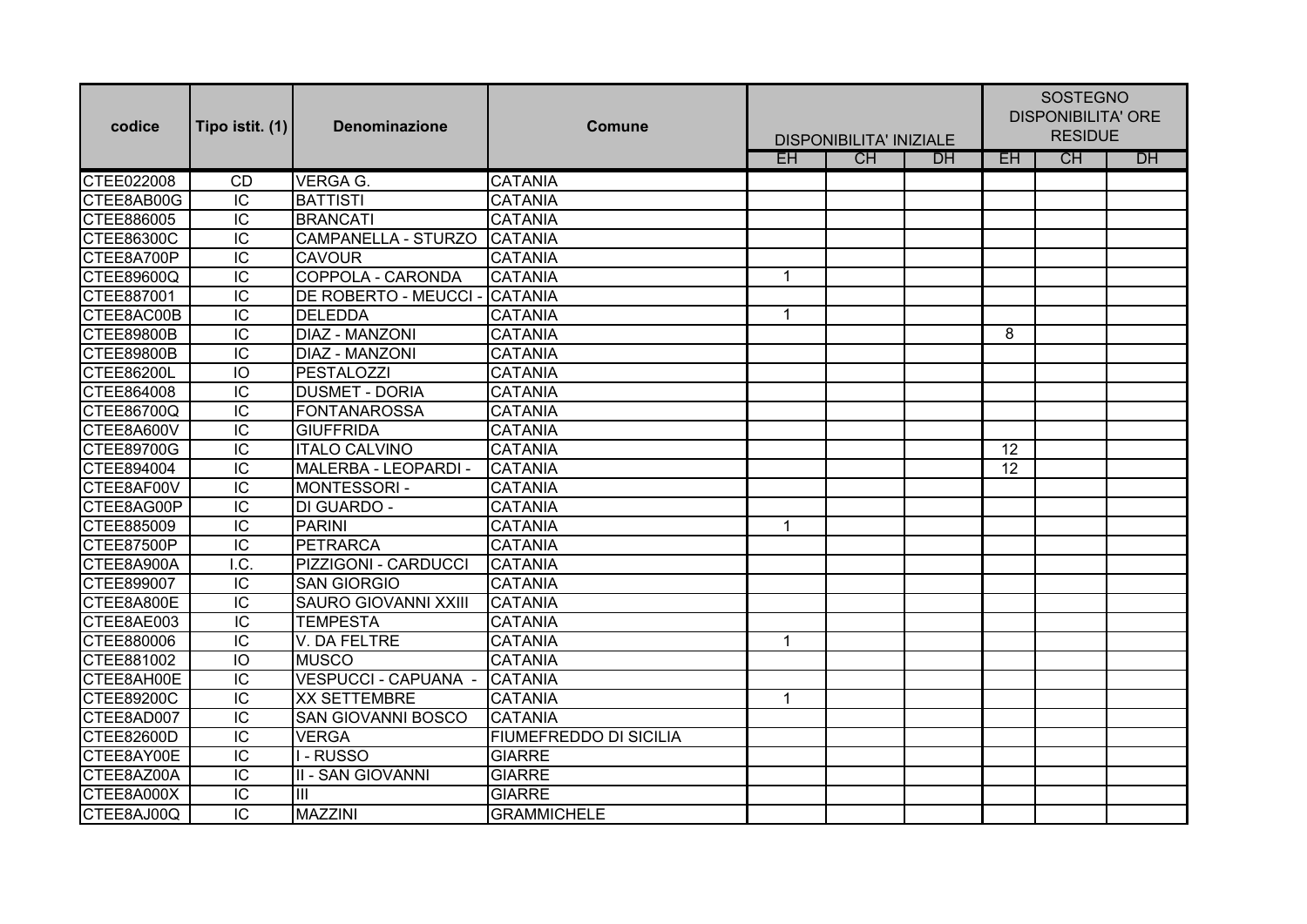| codice            | Tipo istit. (1) | <b>Denominazione</b>     | <b>Comune</b>                | <b>DISPONIBILITA' INIZIALE</b> |    |           | <b>SOSTEGNO</b><br><b>DISPONIBILITA' ORE</b><br><b>RESIDUE</b> |    |           |
|-------------------|-----------------|--------------------------|------------------------------|--------------------------------|----|-----------|----------------------------------------------------------------|----|-----------|
|                   |                 |                          |                              | <b>EH</b>                      | CH | <b>DH</b> | EH                                                             | CH | <b>DH</b> |
| CTEE095002        | <b>CD</b>       | III - GIOVANNI PAOLO II  | <b>GRAVINA DI CATANIA</b>    |                                |    |           |                                                                |    |           |
| CTEE8A4007        | $\overline{C}$  | <b>RODARI - NOSENGO</b>  | <b>GRAVINA DI CATANIA</b>    |                                |    |           |                                                                |    |           |
| CTEE828005        | $\overline{C}$  | TOMASI DI LAMPEDUSA -    | <b>GRAVINA DI CATANIA</b>    |                                |    |           |                                                                |    |           |
| <b>CTEE83200R</b> | $\overline{C}$  | <b>SANTO CALI'</b>       | LINGUAGLOSSA /CASTIGLIONE DI |                                |    |           |                                                                |    |           |
| CTEE81200G        | $\overline{C}$  | <b>GALILEI</b>           | <b>MALETTO</b>               |                                |    |           |                                                                |    |           |
| CTEE806008        | $\overline{C}$  | <b>CARLO LEVI</b>        | <b>MANIACE</b>               |                                |    |           |                                                                |    |           |
| CTEE8AK00G        | $\overline{C}$  | <b>GRASSI</b>            | <b>MASCALI</b>               |                                |    |           |                                                                |    |           |
| CTEE06100V        | <b>CD</b>       | <b>FAVA</b>              | MASCALUCIA                   |                                |    |           |                                                                |    |           |
| CTEE83400C        | IC              | FEDERICO II DI SVEVIA    | MASCALUCIA                   |                                |    |           |                                                                |    |           |
| CTEE8A300B        | $\overline{C}$  | <b>LEONARDO DA VINCI</b> | <b>MASCALUCIA</b>            |                                |    |           |                                                                |    |           |
| <b>CTEE80800X</b> | $\overline{C}$  | <b>MAIORANA</b>          | MAZZARRONE - LICODIA EUBEA   |                                |    |           |                                                                |    |           |
| CTEE835008        | IC              | <b>CARRERA</b>           | MILITELLO IN V. CT.          |                                |    |           | 6                                                              |    |           |
| <b>CTEE81100Q</b> | $\overline{C}$  | <b>CAPUANA</b>           | <b>MINEO</b>                 |                                |    |           |                                                                |    |           |
| <b>CTEE80900Q</b> | $\overline{IC}$ | <b>DE AMICIS</b>         | MIRABELLLA IMBACCARI         | $\overline{1}$                 |    |           |                                                                |    |           |
| <b>CTEE88300N</b> | $\overline{C}$  | <b>DON MILANI</b>        | <b>MISTERBIANCO</b>          |                                |    |           | 12                                                             |    |           |
| CTCT71100L        | $\overline{C}$  | <b>DON MILANI</b>        | <b>MISTERBIANCO</b>          |                                |    |           |                                                                |    |           |
| CTEE89000R        | $\overline{C}$  | <b>GABELLI</b>           | MISTERBIANCO                 |                                |    |           |                                                                |    |           |
| CTEE836004        | $\overline{IC}$ | <b>LEONARDO DA VINCI</b> | <b>MISTERBIANCO</b>          |                                |    |           |                                                                |    |           |
| <b>CTEE88900L</b> | $\overline{IC}$ | PADRE PIO DA             | <b>MISTERBIANCO</b>          | $\mathbf 1$                    |    |           |                                                                |    |           |
| <b>CTEE88200T</b> | $\overline{C}$  | PITAGORA                 | <b>MISTERBIANCO</b>          |                                |    |           |                                                                |    |           |
| <b>CTEE88800R</b> | $\overline{C}$  | <b>SCIASCIA</b>          | <b>MISTERBIANCO</b>          | $\overline{1}$                 |    |           |                                                                |    |           |
| CTEE83700X        | $\overline{C}$  | D'ANNUNZIO               | <b>MOTTA S.ANASTASIA</b>     |                                |    |           |                                                                |    |           |
| CTEE83900G        | IC              | <b>DUSMET</b>            | <b>NICOLOSI</b>              |                                |    |           |                                                                |    |           |
| CTEE8A5003        | CD              | BLANDINI                 | PALAGONIA                    |                                |    |           |                                                                |    |           |
| <b>CTEE84100G</b> | IC              | <b>PONTE</b>             | PALAGONIA                    |                                |    |           | 12                                                             |    |           |
| <b>CTCT70400D</b> | <b>CPIA</b>     | CT n. 9 - Distr. 17 SMS  | <b>PALAGONIA</b>             |                                |    |           |                                                                |    |           |
| CTEE06800N        | CD              | <b>GIOVANNI XXIII</b>    | PATERNO'                     |                                |    |           |                                                                |    |           |
| CTEE06900D        | CD              | III                      | PATERNO'                     |                                |    |           |                                                                |    |           |
| CTEE06700T        | CD              | <b>RADICE</b>            | PATERNO'                     |                                |    |           |                                                                |    |           |
| <b>CTEE84500V</b> | $\overline{C}$  | <b>DON MILANI</b>        | PATERNO'                     |                                |    |           |                                                                |    |           |
| <b>CTEE84200B</b> | $\overline{C}$  | <b>MARCONI</b>           | PATERNO'                     |                                |    |           |                                                                |    |           |
| CTEE893008        | IC              | <b>NICOLOSI</b>          | PATERNO'                     |                                |    |           |                                                                |    |           |
| CTEE83800Q        | IC              | <b>CASELLA</b>           | <b>PEDARA</b>                |                                |    |           |                                                                |    |           |
| <b>CTEE89100L</b> | $\overline{IC}$ | <b>DE CRUYLLAS</b>       | <b>RAMACCA</b>               |                                |    |           | 12                                                             |    |           |